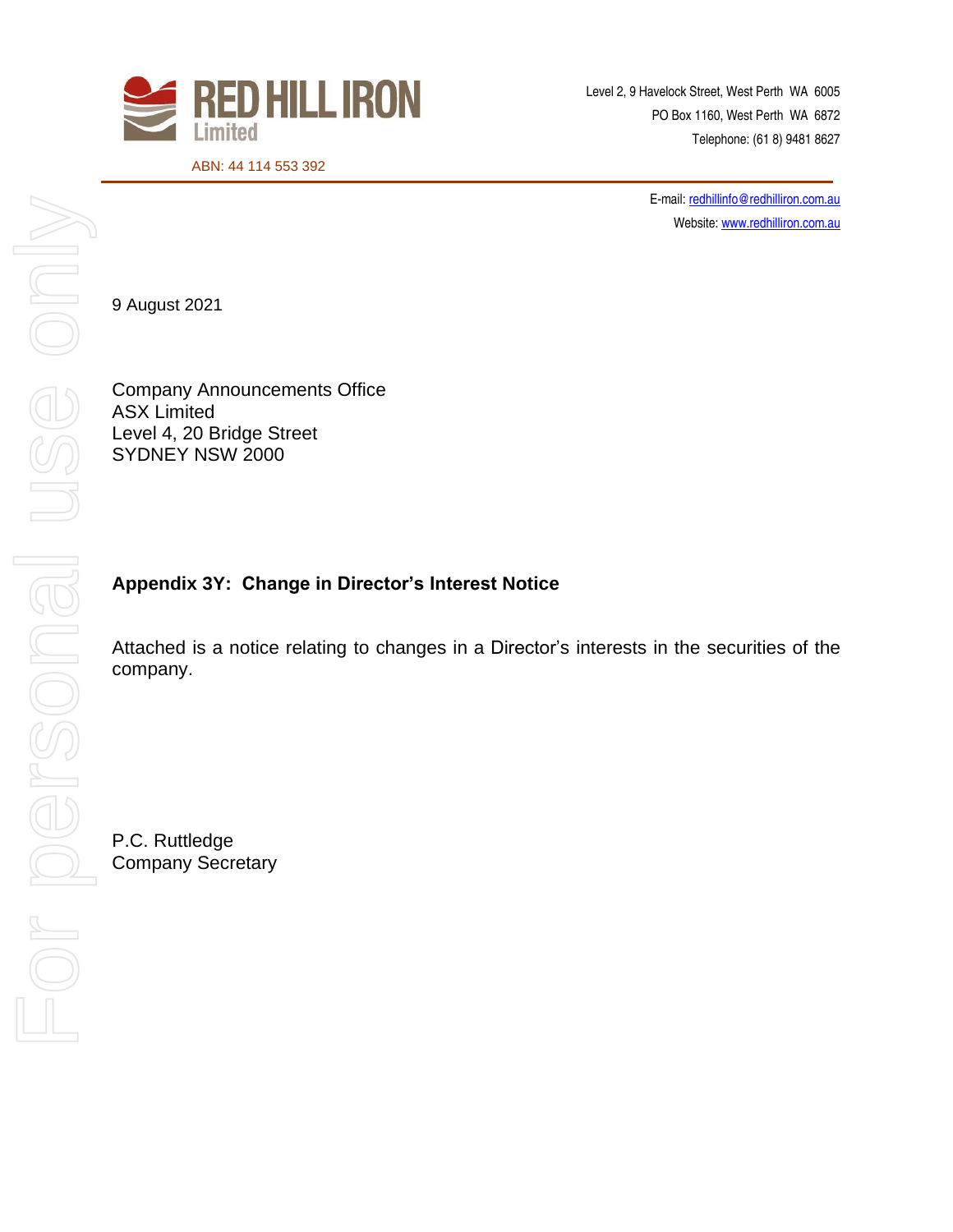*Rule 3.19A.2*

# **Appendix 3Y**

# **Change of Director's Interest Notice**

*Information or documents not available now must be given to ASX as soon as available. Information and documents given to ASX become ASX's property and may be made public.*

Introduced 30/09/01 Amended 01/01/11

|            | Name of entity RED HILL IRON LIMITED |
|------------|--------------------------------------|
| <b>ABN</b> | 44 114 553 392                       |

We (the entity) give ASX the following information under listing rule 3.19A.2 and as agent for the director for the purposes of section 205G of the Corporations Act.

| <b>Name of Director</b> | JOSHUA PITT        |
|-------------------------|--------------------|
| Date of last notice     | <b>4 June 2021</b> |

#### **Part 1 - Change of director's relevant interests in securities**

*In the case of a trust, this includes interests in the trust made available by the responsible entity of the trust*

Note: In the case of a company, interests which come within paragraph (i) of the definition of "notifiable interest of a director" should be disclosed in this part.

| <b>Direct or indirect interest</b>                                                                                                                            | <b>Indirect</b>                                                                                                                                                                                                                                                                                             |  |
|---------------------------------------------------------------------------------------------------------------------------------------------------------------|-------------------------------------------------------------------------------------------------------------------------------------------------------------------------------------------------------------------------------------------------------------------------------------------------------------|--|
| Nature of indirect interest<br>(including registered holder)<br>Note: Provide details of the circumstances giving rise to the relevant<br>interest.           | Shares held by Perth Capital Pty Ltd,<br>Wythenshawe Pty Ltd and Glyde Street<br>Nominees Pty Ltd (companies which Mr Pitt<br>controls) and Elohpool Pty Ltd, a company<br>associated with Perth Capital, Wythenshawe<br>and Glyde Street Nominees in respect of its<br>relevant interests in Red Hill Iron |  |
| Date of change                                                                                                                                                | 2-6 August 2021                                                                                                                                                                                                                                                                                             |  |
| No. of securities held prior to change                                                                                                                        |                                                                                                                                                                                                                                                                                                             |  |
| <b>Perth Capital Pty Ltd</b><br><b>Glyde Street Nominees Pty Ltd</b><br><b>Wythenshawe Pty Ltd</b><br><b>Elohpool Pty Ltd</b><br><b>Perth Capital Pty Ltd</b> | 12,680,000 Ordinary shares<br>77,172 Ordinary shares<br>75,611 Ordinary shares<br>8,862,286 Ordinary shares<br>21,695,069 TOTAL Ordinary shares<br>including:<br>1,250,000 Option Agreement Shares                                                                                                          |  |
| <b>Class</b>                                                                                                                                                  | <b>Ordinary shares fully paid</b>                                                                                                                                                                                                                                                                           |  |

<sup>+</sup> See chapter 19 for defined terms.